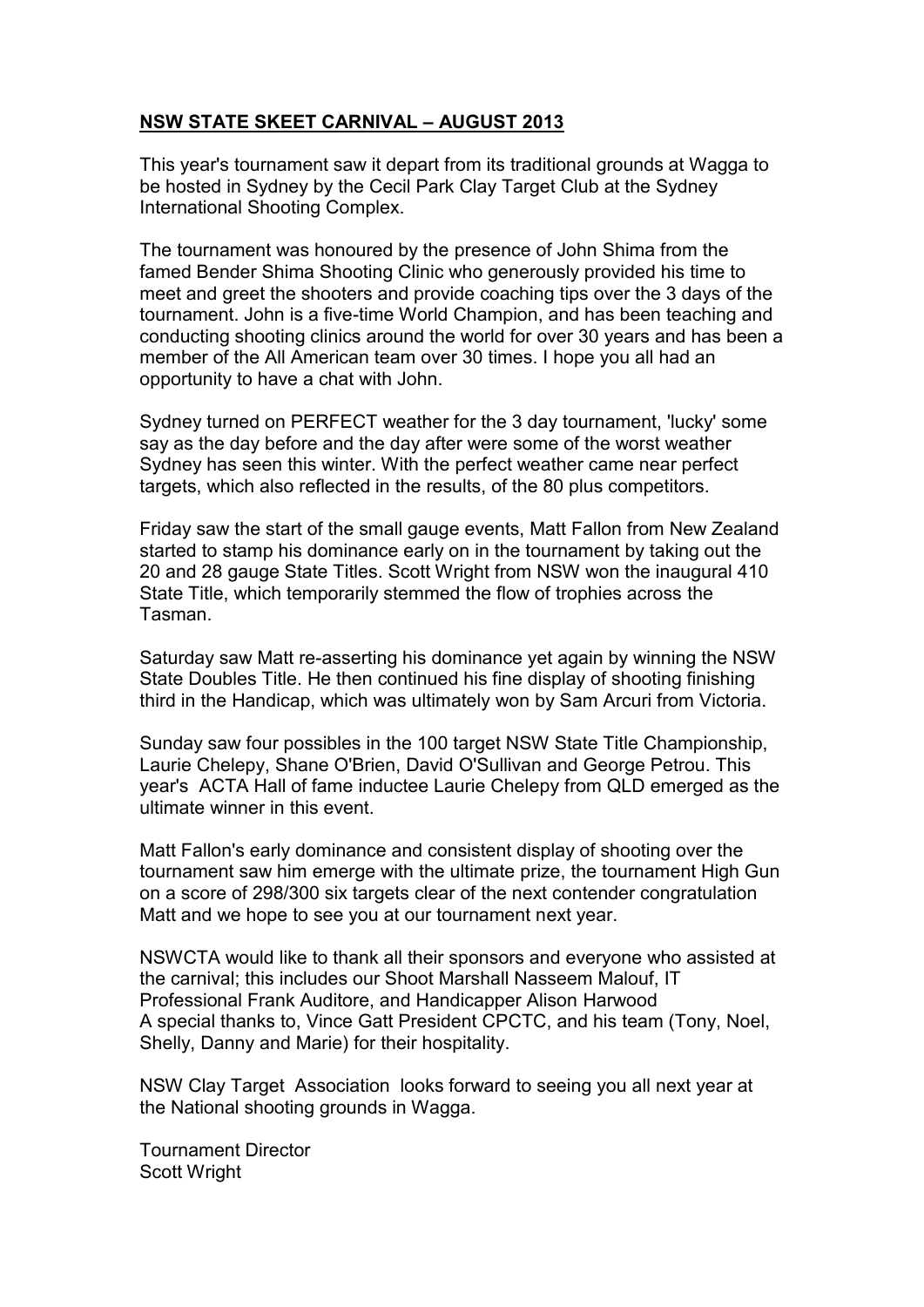The following is a breakdown of competitors for the carnival. 91 shooters: 62 – NSW (1 from ACT), 14 – VIC, 11 – QLD, 1 – SA, 2 – WA, 1 – New Zealand, (18 veterans, 7 ladies and 3 juniors)

The following are the results:

**Event 1** – *NSW 20 Gauge Skeet Championship* was shot over 50 targets with sponsorship from Winchester Australia, 2<sup>nd</sup> in C went to Aislin Jones of Victoria with a score of 42/50,  $1<sup>st</sup>$  in C went to Sam Arcuri of Victoria with a score of 44/50,  $2<sup>nd</sup>$  in B went to John Tan of Cecil Park CTC with a score of  $51/55$ ,  $1<sup>st</sup>$  in B went to Garry McDonald of Griffith GC with a score of  $47/50$ ,  $2<sup>nd</sup>$  in A went to John Cassin of Tamworth CTC with a score of 57/58,  $1<sup>st</sup>$  in A went to Scott Wright of NSW GC with a score of 50/50, 2<sup>nd</sup> in AA went to Shane O'Brien of The Eastern Goldfields CTC with a score of 62/63, 1<sup>st</sup> in AA went to Mauro Conti of Cecil Park CTC with a score of 89/90.

Overall went to Matt Fallon of New Zealand with a score of 90/90. Matt was awarded the G Brothers Shield. Veterans went to Laurie Chelepy, Ladies to Lorraine Hughes, Junior to Aislin Jones.

**Event 2** – *NSW 28 Gauge Skeet Championship* was shot over 50 targets.  $2^{nd}$  in C went to Mark Gruzauskas of NLM CTC with a score of 40/50,  $1^{st}$  in C went to Sam Arcuri with a score of 47/50,  $2^{nd}$  in B went to Shaun Atkinson of Cecil park CTC with a score of 47/50,  $1<sup>st</sup>$  in B went to Steve Marcon of NSW with a score of 48/50,  $2^{nd}$  in A went to Stephen Bell of Cecil Park CTC with a score of 55/56, 1<sup>st</sup> in A went to Neal Dimmick of Gold Coast CTC with a score of 50/50, 2<sup>nd</sup> in AA went to Shane Bennett of Dubbo GC with a score of 58/59,  $1<sup>st</sup>$  in AA went to Malcolm Briggs of Melbourne GC with a score of 65/66.

Overall went to Matt Fallon with a score of 108/108. Matt was awarded the Peter Vella Perpetual Trophy. Veterans went to Neal Dimmick, Ladies Sarah Bennett.

**Event 3** – *NSW 410 Bore Skeet Championship* shot over 50 targets, 2<sup>nd</sup> in C went to Mark Gruzauskas with a score of 33/50,  $1<sup>st</sup>$  in C went Sam Arcuri with a score of 38/50, 2<sup>nd</sup> in B went to John Pethybridge of Canberra International CTC with a score of 46/55, 1<sup>st</sup> in B went to Shaun Atkinson with a score of 44/50,  $2<sup>nd</sup>$  in A went to Colin Sim of NSW GC with a score of 45/50,  $1<sup>st</sup>$  in A went to Neal Dimmick with a score of 46/50,  $2<sup>nd</sup>$  in AA went to Nigel Hughes of Caboolture CTC with a score of 56/58, 1<sup>st</sup> in AA went Laurie Sceresini of Toowoomba CTC with a score of 57/58, O/A went to Scott Wright with a score of 50/50. Veterans went to Neal Dimmick, Ladies Lorraine Hughes.

**Event 4** – *NSW Skeet Doubles Championship* shot over 25 pairs, 2<sup>nd</sup> in C went to Dino Dedic of Cecil park CTC with a score of 40/50,  $1<sup>st</sup>$  in C went Sam Arcuri with a score of 42/50,  $2^{nd}$  in B went to Steve Marcon with a score of 53/58,  $1^{st}$  in B went to Don Power of Wagga GC with a score of 47/50,  $2^{nd}$  in A went to Scott Wright with a score of 47/50, 1<sup>st</sup> in A went to Frank Cooper of CCTC QLD with a score of 48/50, 2<sup>nd</sup> in AA went to Michael Buttigieg of Frankston GC with a score of  $52/54$ , 1<sup>st</sup> in AA went Ben Carraway of Melbourne GC with a score of 50/52, O/A went to Matt Fallon with a score of 51/52. Matt was awarded the Rooke Family Perpetual Trophy. Veterans went to John Guberina, Ladies Sarah Bennett, Junior Logan Wemyss.

**Event 5** – *NSW Skeet Handicap* was shot over 50 targets with sponsorship from Glenn Walker of Bang On Target Shooting Supplies,  $5<sup>th</sup>$  Overall went to Alison Harwood of Benalla GC with a score of  $59/63$ ,  $4<sup>th</sup>$  Overall went to David O'Sullivan of Bairnsdale CTC with a score of 69/70, 3<sup>rd</sup> Overall went to Matt Fallon with a score of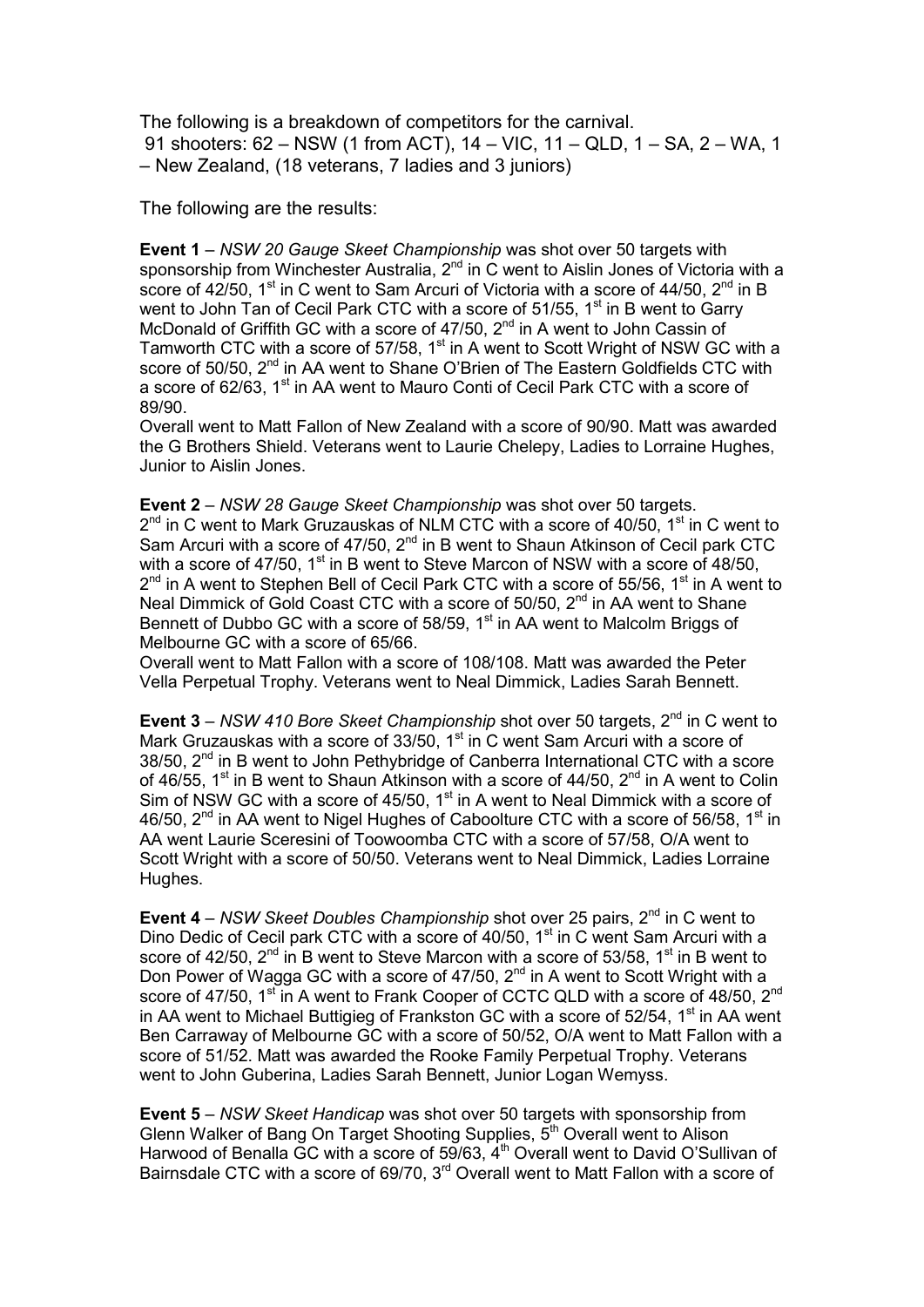114/115, 2<sup>nd</sup> Overall went to Adam Buhagiar of Cecil Park CTC with a score of 131/142, and 1<sup>st</sup> Overall went to Sam Arcuri with a score of 132/142. Sam was awarded the Coleman/Aberley Shield.

**Event 6** – *NSW Skeet Championship* was shot over 100 targets sponsorship from Max Kavanagh House Relocators, 2<sup>nd</sup> in C went to Sam Arcuri with a score of 93/105, 1<sup>st</sup> in C went to Dino Dedic with a score of 94/105,  $2^{nd}$  in B went to Jess Sheather of Cecil Park CTC with a score of  $114/118$ ,  $1<sup>st</sup>$  in B went to Michael Maloney of Cecil Park CTC with a score of 98/100,  $2^{nd}$  in A went to Stephen Bell with a score of 99/100, 1<sup>st</sup> in A went to George Petrou with a score of 100/100, 2<sup>nd</sup> in AA went to David O'Sullivan with a score of 113/114,  $1<sup>st</sup>$  in AA went to Shane O'Brien with a score of 130/131.

Overall went to Laurie Chelepy with a score of 131/131. Laurie was awarded the Skeet Champion Perpetual Trophy and the James Norman Miatt Memorial Shield. Veterans went to Laurie Chelepy, Ladies Lorraine Hughes, Junior Logan Wemyss.

## **High Guns**

Overall Junior High Gun went to Logan Wemyss with 184/300. Logan was awarded the NSW State Skeet Championship Junior High Gun Shield. Overall Ladies High Gun went to Lorraine Hughes with 307/308. Overall Veteran High Gun went to Laurie Chelepy with 304/304. Overall C Grade High Gun went to Sam Arcuri with 267/300. Overall B Grade High Gun went to Steve Marcon with 280/300. Overall A Grade High Gun went to Scott Wright with 291/300. Overall AA Grade High Gun went to Adrian Cousens with 306/314. Overall Carnival High Gun went to Matt Fallon with 298/300. Matt was awarded the Clarke Naudin Wright Perpetual Skeet High Gun Trophy.

## **Interstate Teams Skeet Match** (in qualifying order 1<sup>st</sup> to last etc)

*Open Team* – Stephen Bell, Nasseem Malouf, Adrian Lucchitti, Scott Wright, John Guberina, Mark Corbett, Alberto Muoio, Paul Kouroupis, John Cassin, Jess Sheather, Adam Buhagiar, Jullian Lucchitti, Wayne Peterson, Dwayne Taylor. *Veterans Team* – John Guberina, Paul Kouroupis, Jess Sheather, Frank Marcellino, Doug Watchorn, Ben Buhagiar Annechini, Hugh Fairfield-Smith and Bernie Evans

NSW State Skeet Teams (In qualifying order 1<sup>st</sup> to last etc) *Open* – Nasseem Malouf, Adrian Lucchitti, Stephen Bell, John Guberina, Alberto Muoio

*Veterans* – John Guberina, Paul Kouroupis, Jess Sheather

#### **NSWCTA Zone Teams Match**

Being awarded the Hawkeye Shield was Southern Zone with 144/150. They were Mark Corbett, Alberto Muoio, John Guberina.

#### **NSWCTA Skeet Three Member Club Team**

Being awarded the Wakehurst Clay Target Club Perpetual trophy was Lorraine Hughes, Nigel Hughes & Craig O'Neill with a score of 444/450.

#### **NSW Skeet Two Person Team**

Being awarded the NSW Skeet Carnival Perpetual Trophy 2 Man Team was David O'Sullivan & Adrian Cousens with a score of 388/400.